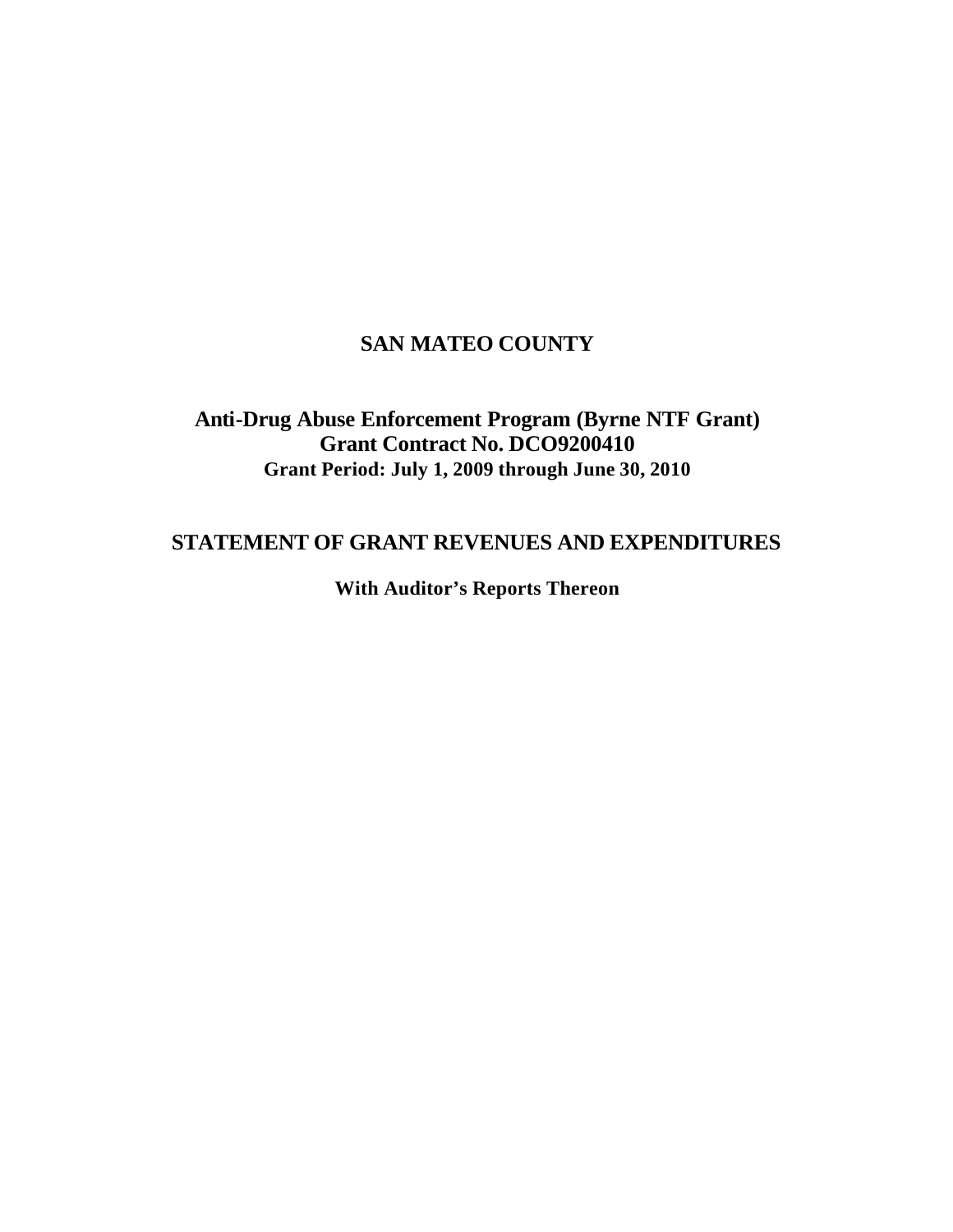## **San Mateo County Anti-Drug Abuse Enforcement Program (Byrne NTF Grant) For the Grant Period July 1, 2009 through June 30, 2010**

## **TABLE OF CONTENTS**

|      |                                                                                                                                                                      | 'age |
|------|----------------------------------------------------------------------------------------------------------------------------------------------------------------------|------|
| Ι.   |                                                                                                                                                                      |      |
| Π.   | Report on Internal Control over Financial Reporting and on<br>Compliance and Other Matters Based on an Audit of<br>Financial Statements Performed in Accordance with |      |
| III. | <b>Financial Statement:</b>                                                                                                                                          |      |
|      |                                                                                                                                                                      |      |
|      |                                                                                                                                                                      |      |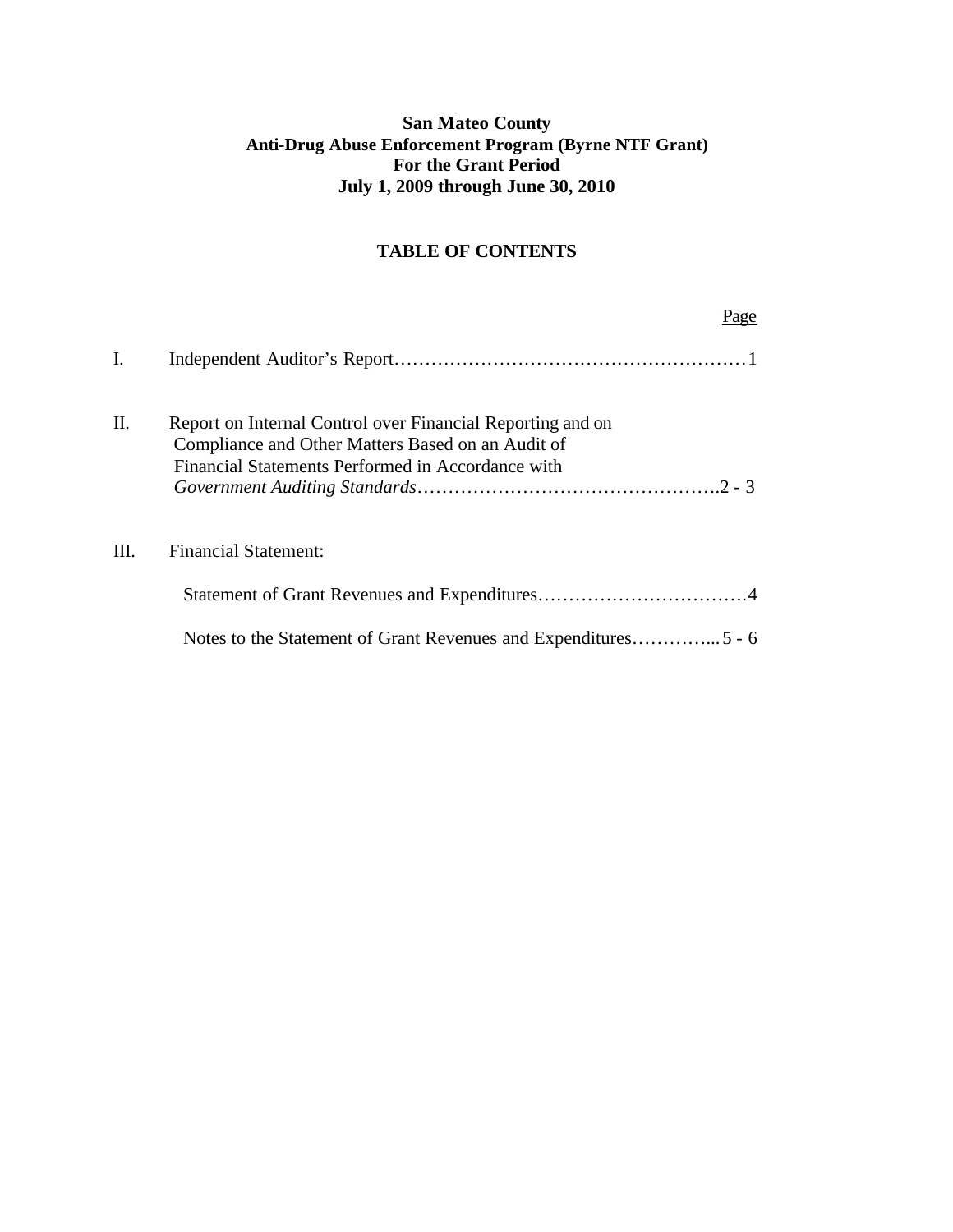

#### **Independent Auditor's Report**

To the Board of Supervisors San Mateo County

We have audited the accompanying Statement of Grant Revenues and Expenditures of the San Mateo County (County) Anti-Drug Abuse Enforcement Program (Byrne NTF Grant) for the period July 1, 2009 through June 30, 2010 in accordance with the State of California Emergency Management Agency (CalEMA) Grant Recipient Handbook. This statement is the responsibility of the County's management. Our responsibility is to express an opinion on the Statement of Grant Revenues and Expenditures based on our audit.

We conducted our audit in accordance with auditing standards generally accepted in the United States of America and the standards applicable to financial audits contained in *Government Auditing Standards*, issued by the Comptroller General of the United States. Those standards require that we plan and perform the audit to obtain reasonable assurance about whether the Statement of Grant Revenues and Expenditures is free of material misstatement. An audit includes examining, on a test basis, evidence supporting the amounts and disclosures in the financial statement. An audit also includes assessing the accounting principles used and significant estimates made by management, as well as evaluating the overall financial statement presentation. We believe that our audit provides a reasonable basis for our opinion.

The accompanying Statement of Grant Revenues and Expenditures was prepared for the purpose of complying with the audit requirements of the CalEMA Grant Recipient Handbook as described in Note 4 and is not intended to be a complete presentation of the County's revenues and expenditures.

In our opinion, the Statement of Grant Revenues and Expenditures referred to above presents fairly, in all material respects, the grant revenues and expenditures of the County Byrne NTF Grant in accordance with the CalEMA Grant Recipient Handbook for the period July 1, 2009 through June 30, 2010 in conformity with accounting principles generally accepted in the United States of America.

In accordance with *Government Auditing Standards*, we have also issued our report dated March 10, 2011, on our consideration of the County Byrne NTF Grant's internal control over financial reporting and on our tests of its compliance with certain provisions of laws, regulations, contracts, grant agreements and other matters. The purpose of that report is to describe the scope of our testing of internal control over financial reporting and compliance and the results of that testing, and not to provide an opinion on the internal control over financial reporting or on compliance. That report is an integral part of an audit performed in accordance with *Government Auditing Standards* and should be considered in assessing the results of our audit.

County of San Mater Controller

Redwood City, California March 10, 2011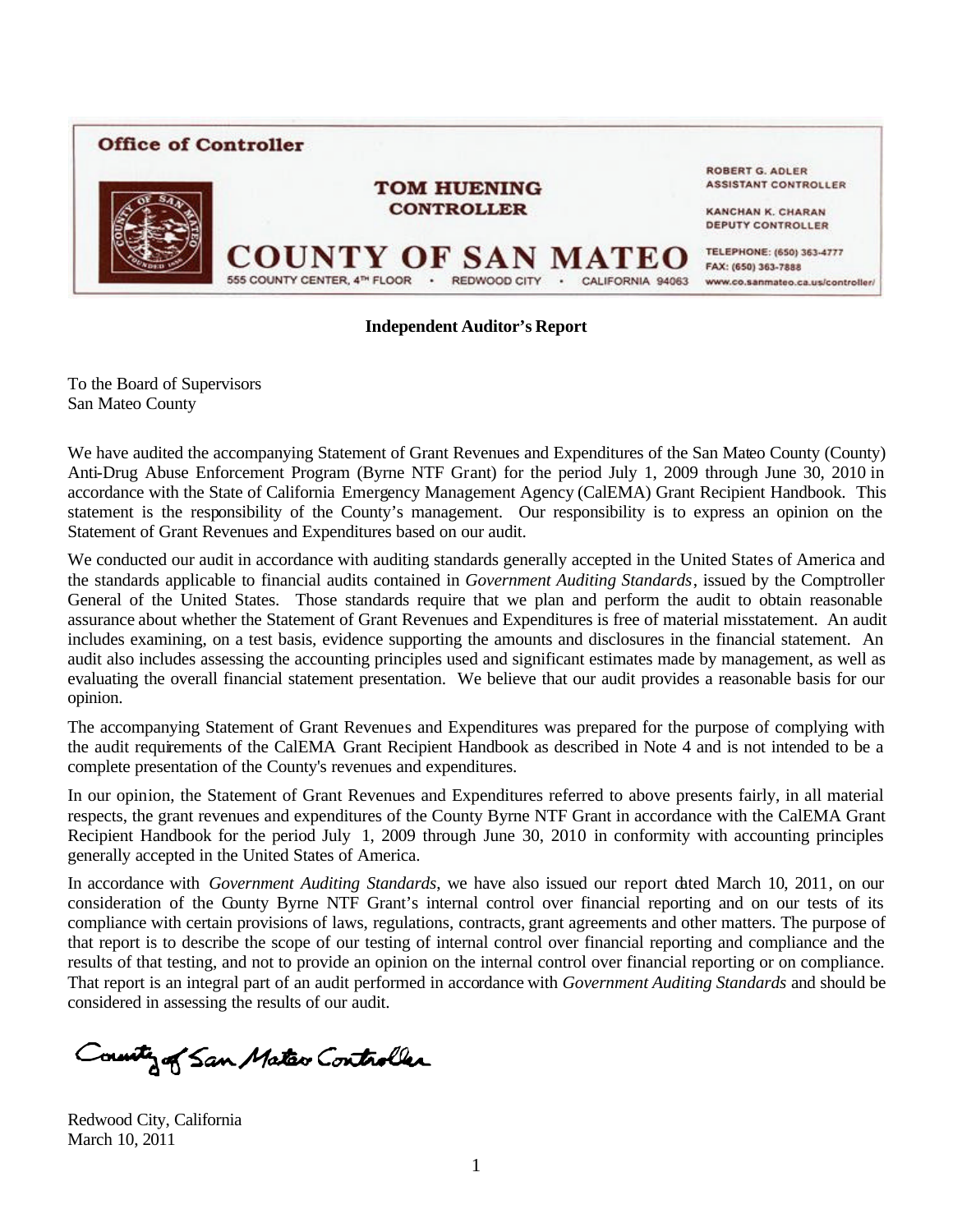

**Report on Internal Control over Financial Reporting and on Compliance and Other Matters Based on an Audit of Financial Statements Performed In Accordance with** *Government Auditing Standards*

To the Board of Supervisors San Mateo County

We have audited the Statement of Grant Revenues and Expenditures of the San Mateo County Anti-Drug Abuse Enforcement Program (Byrne NTF Grant) for the period July 1, 2009 through June 30, 2010 in accordance with the State of California Emergency Management Agency Grant Recipient Handbook, and have issued our report thereon dated March 10, 2011. We conducted our audit in accordance with auditing standards generally accepted in the United States of America and the standards applicable to financial audits contained in *Government Auditing Standards*, issued by the Comptroller General of the United States.

#### Internal Control Over Financial Reporting

In planning and performing our audit, we considered the County Byrne NTF Grant's internal control over financial reporting as a basis for designing our auditing procedures for the purpose of expressing our opinion on the Statement of Grant Revenues and Expenditures, but not for the purposes of expressing an opinion on the effectiveness of the County Byrne NTF Grant's internal control over financial reporting. Accordingly, we do not express an opinion on the effectiveness of the County Byrne NTF Grant's internal control over financial reporting.

A *deficiency in internal control* exists when the design or operation of a control does not allow management or employees, in the normal course of performing their assigned functions, to prevent, or detect and correct misstatements on a timely basis. A *material weakness* is a deficiency, or combination of deficiencies, in internal control, such that there is a reasonable possibility that a material misstatement of the financial statements will not be prevented, or detected and corrected on a timely basis.

Our consideration of the internal control over financial reporting was for the limited purpose described in the first paragraph of this section and was not designed to identify all deficiencies in internal control over financial reporting that might be deficiencies, significant deficiencies or material weaknesses. We did not identify any deficiencies in internal control over financial reporting that we consider to be material weaknesses, as defined above.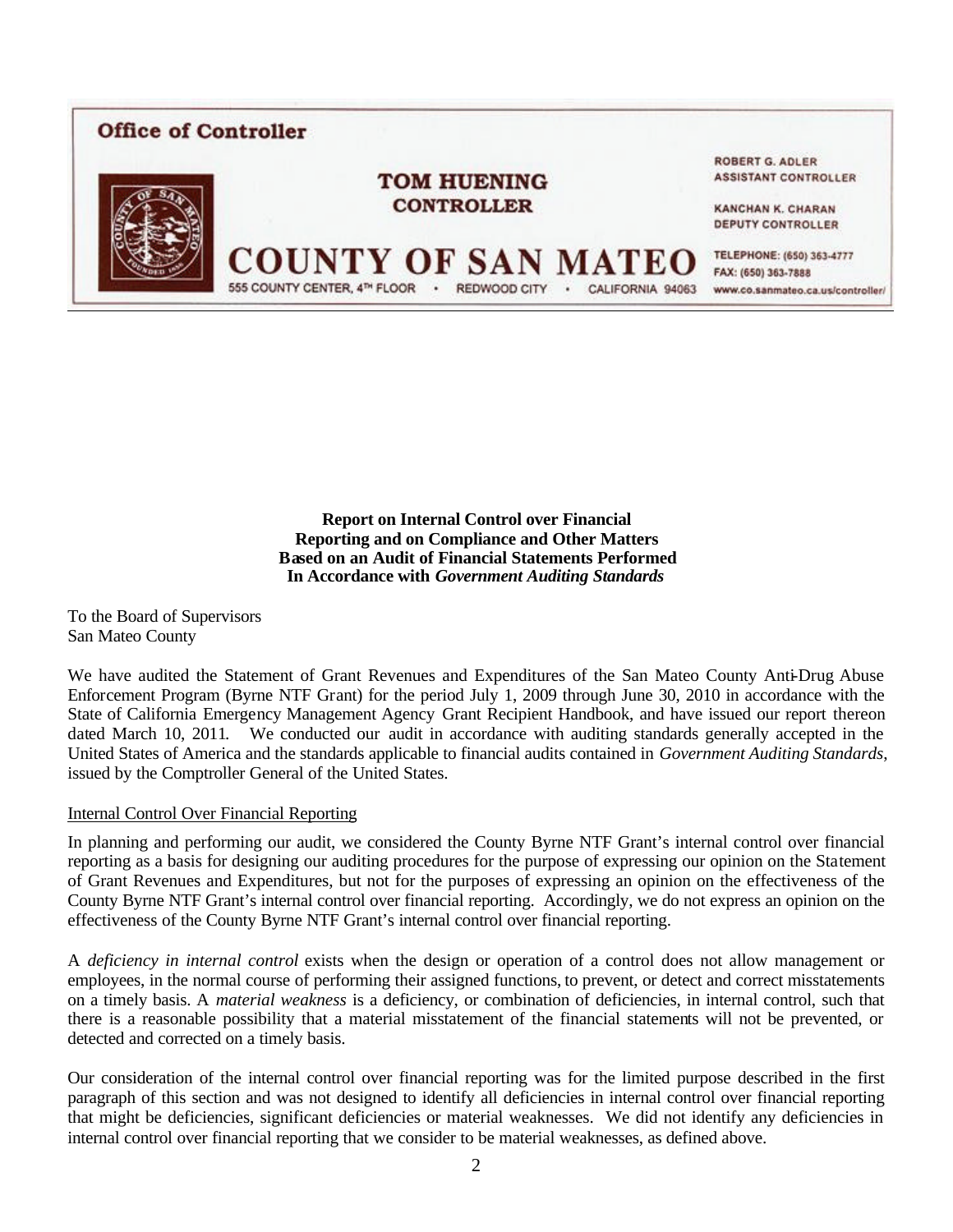#### Compliance and Other Matters

As part of obtaining reasonable assurance about whether the County Byrne NTF Grant's Statement of Grant Revenues and Expenditures is free of material misstatement, we performed tests of its compliance with certain provisions of laws, regulations, contracts, and grant agreements, noncompliance with which could have a direct and material effect on the determination of financial statement amounts.

However, providing an opinion on compliance with those provisions was not an objective of our audit, and accordingly, we do not express such an opinion. The results of our tests disclosed no instances of noncompliance or other matters that are required to be reported under *Government Auditing Standards*.

This report is intended solely for the information and use of the Board of Supervisors, management, the grantor and pass-through entities and is not intended to be and should not be used by anyone other than these specified parties.

County of San Mateo Controller

Redwood City, California March 10, 2011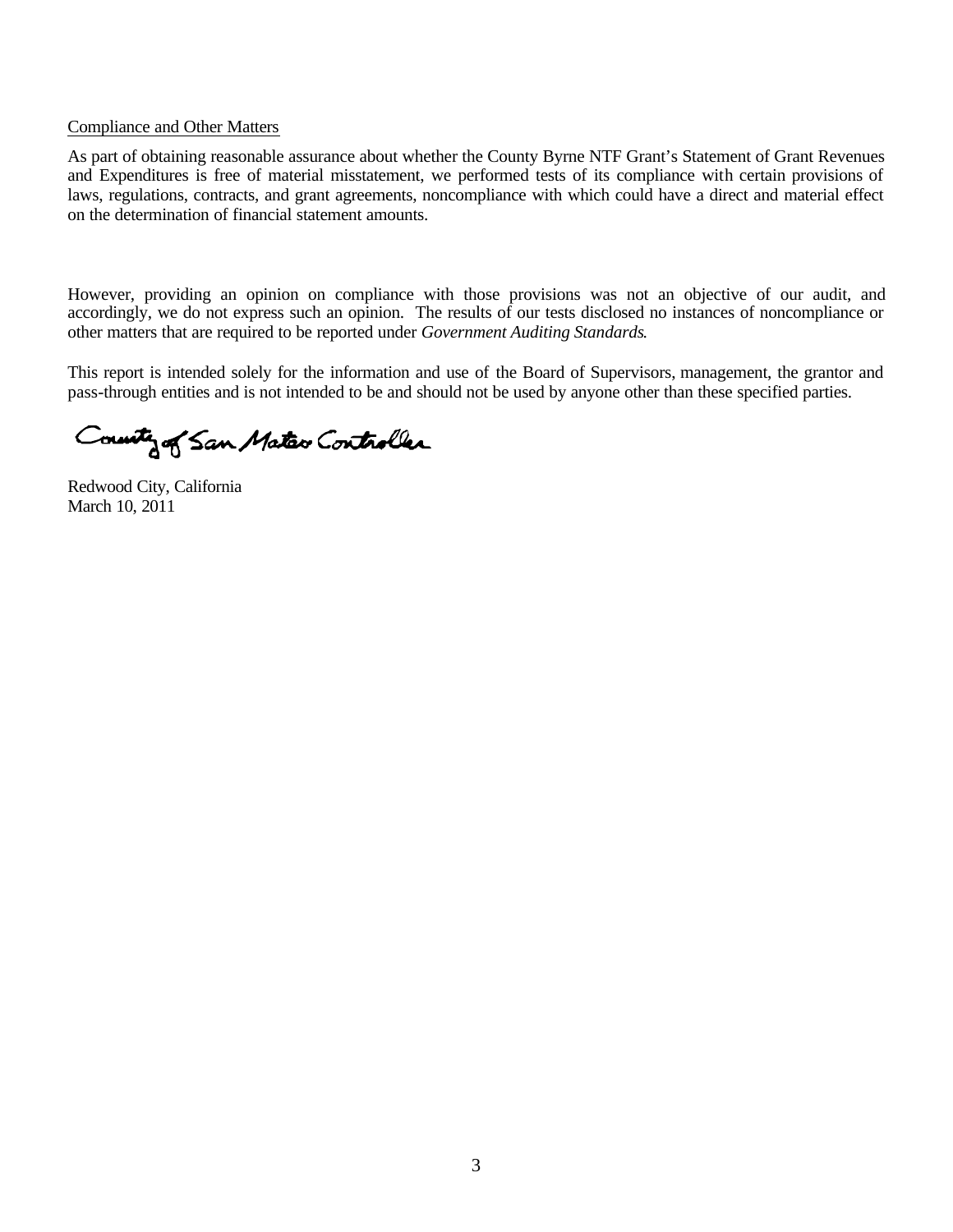## **San Mateo County Anti-Drug Abuse Enforcement Program (Byrne NTF Grant) Grant Contract No. DCO9200410**

## **Statement of Grant Revenues and Expenditures For the Grant Period July 1, 2009 through June 30, 2010**

#### **Revenues:**

| <b>Excess of Revenues Over Expenditures</b> |    |         | \$ |         |
|---------------------------------------------|----|---------|----|---------|
| <b>Total Expenditures</b>                   |    |         |    | 384,315 |
| Equipment                                   |    | 60,606  |    |         |
| <b>Operating Expenditures</b>               |    | 175,793 |    |         |
| <b>Personal Services</b>                    |    | 147,916 |    |         |
| <b>Expenditures (Note 8):</b>               |    |         |    |         |
| <b>Total Revenues</b>                       |    |         |    | 384,315 |
| State Funds (Note 7)                        | \$ | 384,315 |    |         |

The accompanying notes are an integral part of this statement.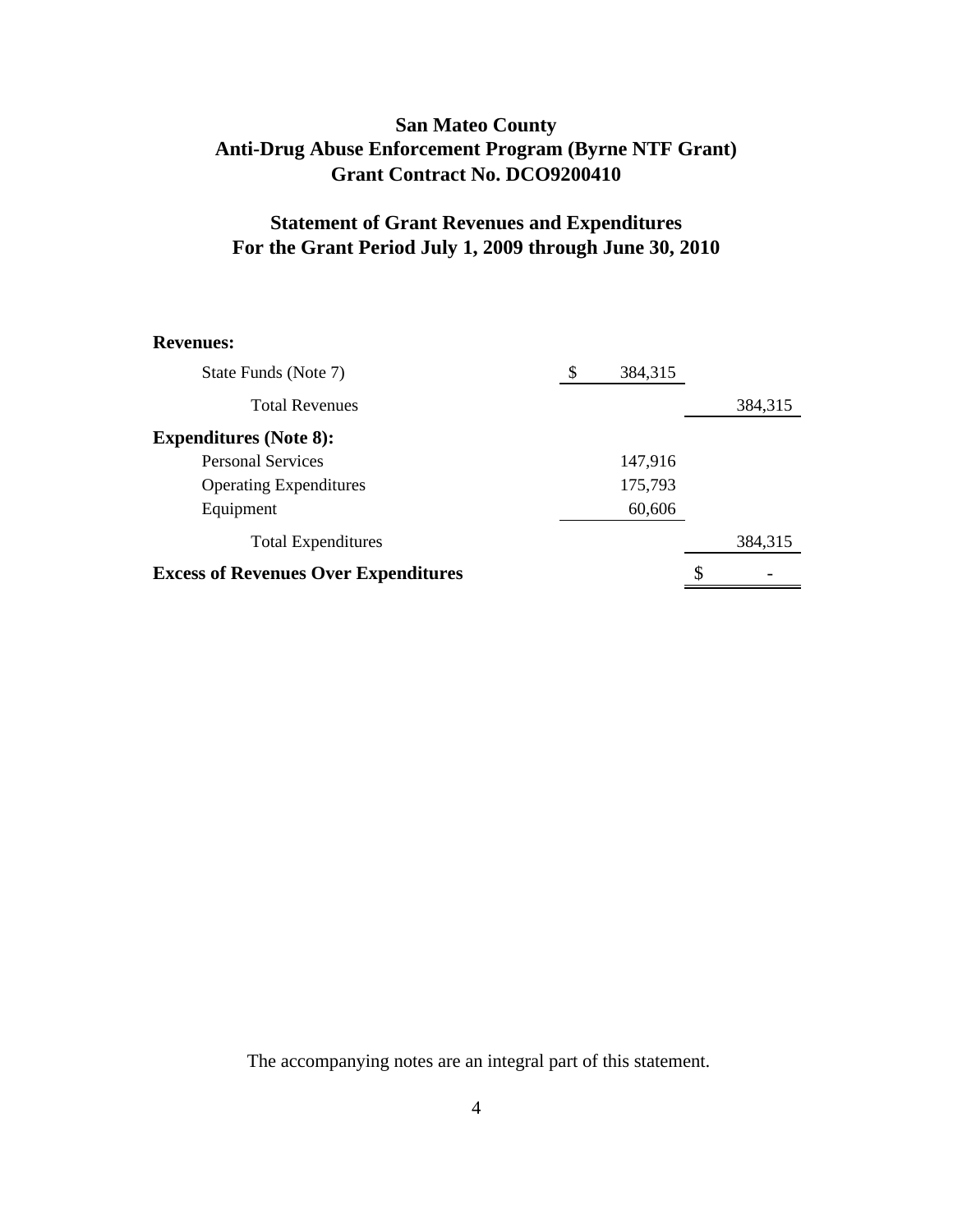#### **San Mateo County – Anti-Drug Abuse Enforcement Program (Byrne NTF Grant) Grant Contract No. DCO9200410 Notes to Statement of Grant Revenues and Expenditures July 1, 2009 through June 30, 2010**

### **1. General Program Information**

The Anti-Drug Abuse Enforcement Program funds grant recipients in each of California's 58 counties to combat drug abuse and associated violence through the Federal Bureau of Justice Assistance, Edward Byrne Memorial State and Local Law Enforcement Assistance Formula Block Grant Program (Program). The Program allows flexibility in determining appropriate strategies and outcome measures at the local level to address their unique drug and violent crime problems accordingly.

The San Mateo County (County) Anti-Drug Abuse Enforcement Program (Byrne NTF Grant) was established in 2003. The goal of the program is the continued unification and collaboration efforts of City, County, State and Federal Law Enforcement agencies in the investigation, apprehension and arrest of narcotic offenders.

### **2. Description of Grant**

The State of California Emergency Management Agency (CalEMA) awarded \$384,315 to San Mateo County. In accordance with federal law, funds for the Byrne NTF Grant were only used to develop a comprehensive plan detailing current problems, efforts, and projected resources needed to address the illegal drug and violence problems in San Mateo County communities and to fund personnel, operating and equipment expenditures for the Program.

 As of June 30, 2010, Program funds expended for the Byrne NTF Grant totaled \$384,315. About forty percent of the total spent was reimbursed from the CalEMA as of June 30, 2010. The remaining balance of \$228,173 was reimbursed after the fiscal year-end.

#### **3. The County's Reporting Structure**

Accounts of the County are organized on the basis of funds. A fund is defined as an independent accounting entity with self-balancing set of accounts, which are segregated for the purpose of carrying on specific activities.

Components of the reporting structure applicable to the transactions under the grant contract:

#### Governmental funds

Governmental funds use the current financial resources measurement focus. The measurement focus is based upon spending or funds flow and determination of changes in fund balance.

#### **4. Basis of Financial Statement Presentation**

The *Statement of Grant Revenues and Expenditures* was prepared for the purpose of complying with the audit requirements of the CalEMA Grant Recipient Handbook (2009 Revision) and is not intended to be a complete presentation of the County's revenues and expenditures. Only revenues and expenditures related to Byrne NTF Grant are included.